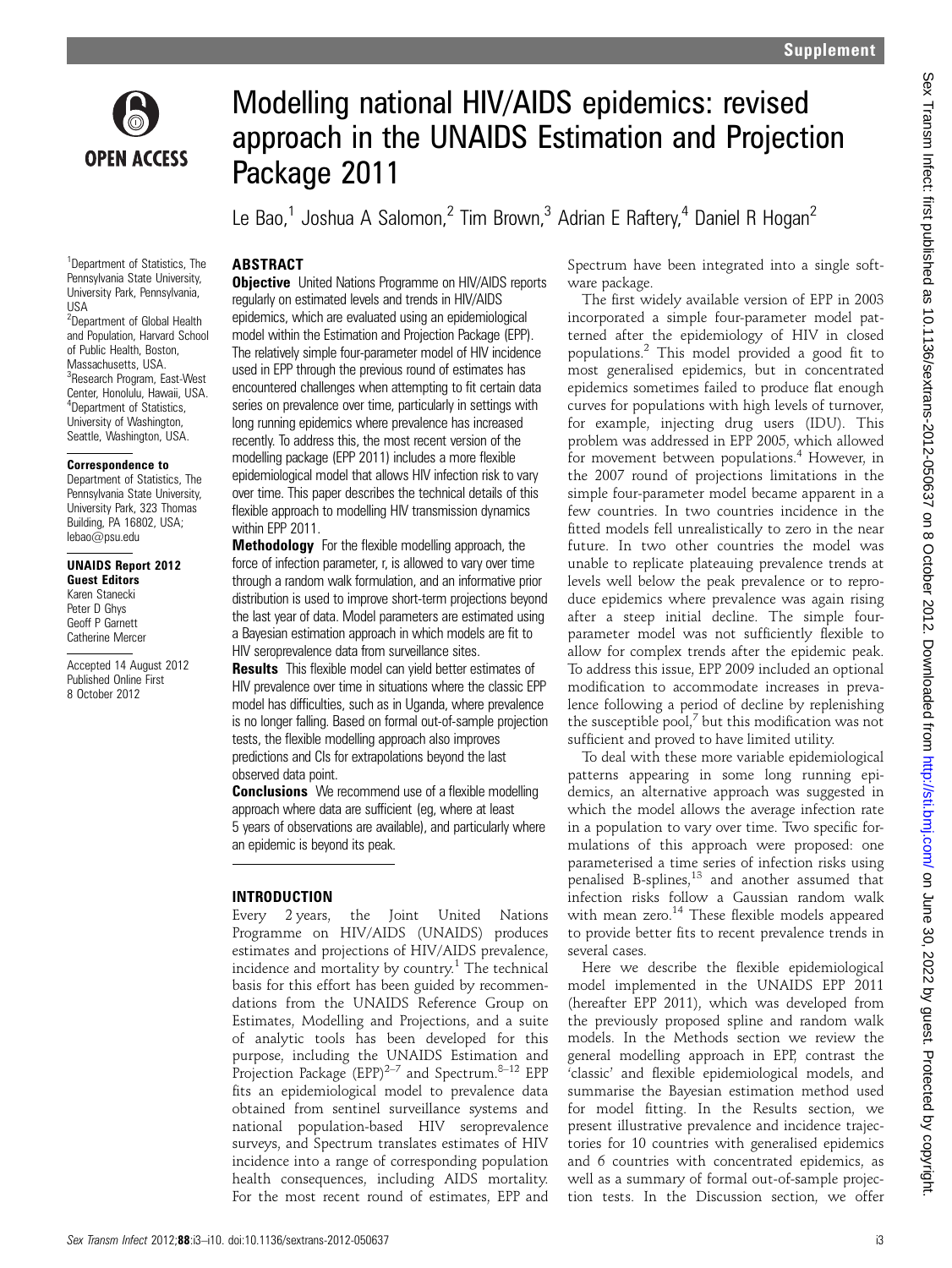some conclusions and highlight model settings that the end-user of EPP 2011 can alter if desired.

## **METHODS**

## Overview of estimation procedure

Due to the paucity of reliable information on HIV incidence in developing countries, sentinel surveillance systems for HIV were designed to provide information on prevalence trends to policy makers and programme planners. The main data source used in EPP is surveillance data from various sites and years showing HIV prevalence among antenatal clinic (ANC) patients and key populations with elevated HIV risk, for example, men who have sex with men (MSM) or female commercial sex workers (FSW). The ANC data are primarily used to estimate prevalence in the general population while the other data are used to estimate prevalence among higher-risk populations. HIV prevalence among ANC patients has been shown to be somewhat higher than that in the general population.<sup>15</sup> In an attempt to obtain more representative estimates of HIV prevalence, since 2001, 32 countries in sub-Saharan Africa have conducted national population-based household surveys, including Demographic and Health Surveys and AIDS Indicator Surveys. These national population-based HIV surveys are used in generalised epidemics to calibrate overall population prevalence levels estimated from ANC surveillance data.16 17

The UNAIDS EPP is based on a simple susceptible-infectedrecovered epidemiological model, formulated as a set of differential equations, and described in the next section. To obtain probabilistic estimates and projections, a Bayesian approach is used to integrate ANC surveillance data with the modelled estimates of HIV/AIDS prevalence over time.<sup>7 16</sup> Formally, the epidemiological model provides a deterministic mapping from a vector of input parameters, θ, to a vector of model outputs on prevalence by year, ρ. A prior distribution is specified for the model input parameters, and observed surveillance data give the likelihood L(ρ) for the model output, using a hierarchical random effects formulation. A prior on the model output ρ can also be specified, using the Bayesian melding approach.<sup>18 19</sup> The chief endpoints of interest in this estimation approach are the posterior distributions for prevalence and incidence over time, the latter taken as an input for further analysis (of endpoints such as AIDS mortality) in Spectrum.

The posterior distribution in EPP is estimated using the incremental mixture importance sampling algorithm.<sup>20</sup> The basic idea is to approximate the posterior distribution gradually by a mixture of Gaussian components and the prior distribution, and it works as follows: (1) In an initial stage, a large number of samples are drawn from the prior distribution for the input parameter vector. For each sampled parameter vector, the model is run, and the outputs used to compute the likelihood. Importance weights are proportional to the likelihood, with high importance weights indicating areas where the target density is under-represented by the importance sampling distribution. (2) In an importance sampling stage, undertaken over k iterations, further inputs are drawn from a multivariate Gaussian distribution centred at the current maximum-weight input. Therefore, the new inputs fill in the under-represented parts of parameter space iteratively. (3) In a resampling stage, once a specified stopping criterion is satisfied, a number of resampled input parameter vectors are drawn with replacement, based on their importance weights. We chose 3000 resamples for the EPP 2011 implementation. For each input parameter vector in the resample, quantities of interest computed by running these parameters through the model (eg, HIV

prevalence and incidence over time) are realisations from their posterior distributions. The algorithm ends when the expected fraction of unique points in the resample is at least 1−1/e=0.632. This is the expected fraction when the importance sampling weights are all equal, which is the case when the importance sampling function is the same as the posterior distribution.

## Epidemiological model in EPP 2011: 'classic' formulation

The basis for modelling HIV incidence in the 'classic' formulation of the epidemiological model in EPP has been described in detail elsewhere.<sup>357</sup> Briefly, the population 15 years and older is divided into those not at risk; those at risk, but not yet infected; and those at risk and living with HIV. Modelling of the transmission of HIV infection is governed by four parameters: r, the rate of infection, assumed constant,  $t_0$ , the start year of the epidemic,  $f_0$ , the initial fraction of the adult population at risk of infection, and ϕ, a parameter modulating the split between at-risk and not-at-risk populations in mature epidemics. In the epidemic start year, 0.025% of the at-risk but not yet infected group moves to the infected group to initialise the epidemic. The number of new entrants at time t depends on the population size 15 years earlier, the birth rate and the survival probability from birth to age 15.

As described elsewhere in this supplement, $^{21}$  EPP 2011 has been expanded to track the infected population's progression across CD4 cell count levels. CD4 counts are also used to improve the realism of the effects of antiretroviral therapy. The new implementation also includes more detailed population demographics, for example, ageing out at age 50 and migration.

#### Epidemiological model in EPP 2011: flexible formulation

In EPP 2011, the option to run the classic model is retained, but a new flexible specification for modelling transmission is added as an option. The flexible model diverges from the classic model in three key ways. The at-risk and not-at-risk groups are combined, the infection rate r is allowed to vary over time in a flexible way and therefore specified as  $r(t)$ , and an equilibrium constraint is imposed on projections beyond the last year of data, to avoid explosive behaviour. These changes are described in the following subsections.

#### Combining the at-risk and not-at-risk groups

The flexible model drops the distinction between individuals at risk and not at risk of infection, treating all HIV negative persons as being at risk.13 14 It divides the 15–49 year-old population at time t into two general groups: Z(t) is the number of uninfected individuals and Y(t) is the number of infected individuals. For parsimony in presentation, we describe here a simplified version of the model without the details on CD4 progression that are included in the actual EPP 2011 model. The simplified dynamics are as follows:

$$
\begin{cases} \frac{dz(t)}{dt} = E(t) - \frac{r(t)Y(t)z(t)}{N(t)} - \pi z(t) - \frac{a_{5o}(t)z(t)}{N(t)} + \frac{M(t)z(t)}{N(t)}, \\ \frac{dY(t)}{dt} = \frac{(r(t)Y(t)zt)}{N(t)} - HIV \, death - \frac{a_{5o(t)Y(t)}}{N(t)} + \frac{M(t)Y(t)}{N(t)}, \end{cases} \tag{1}
$$

where  $N(t)=Z(t)+Y(t)$  is the total population size,  $E(t)$  is the number of new adults entering the population, r(t) is the average infection risk,  $-a_{50}(t)$  is the rate at which adults exit the model after attaining age 50, and M(t) is the rate of net migration into the population.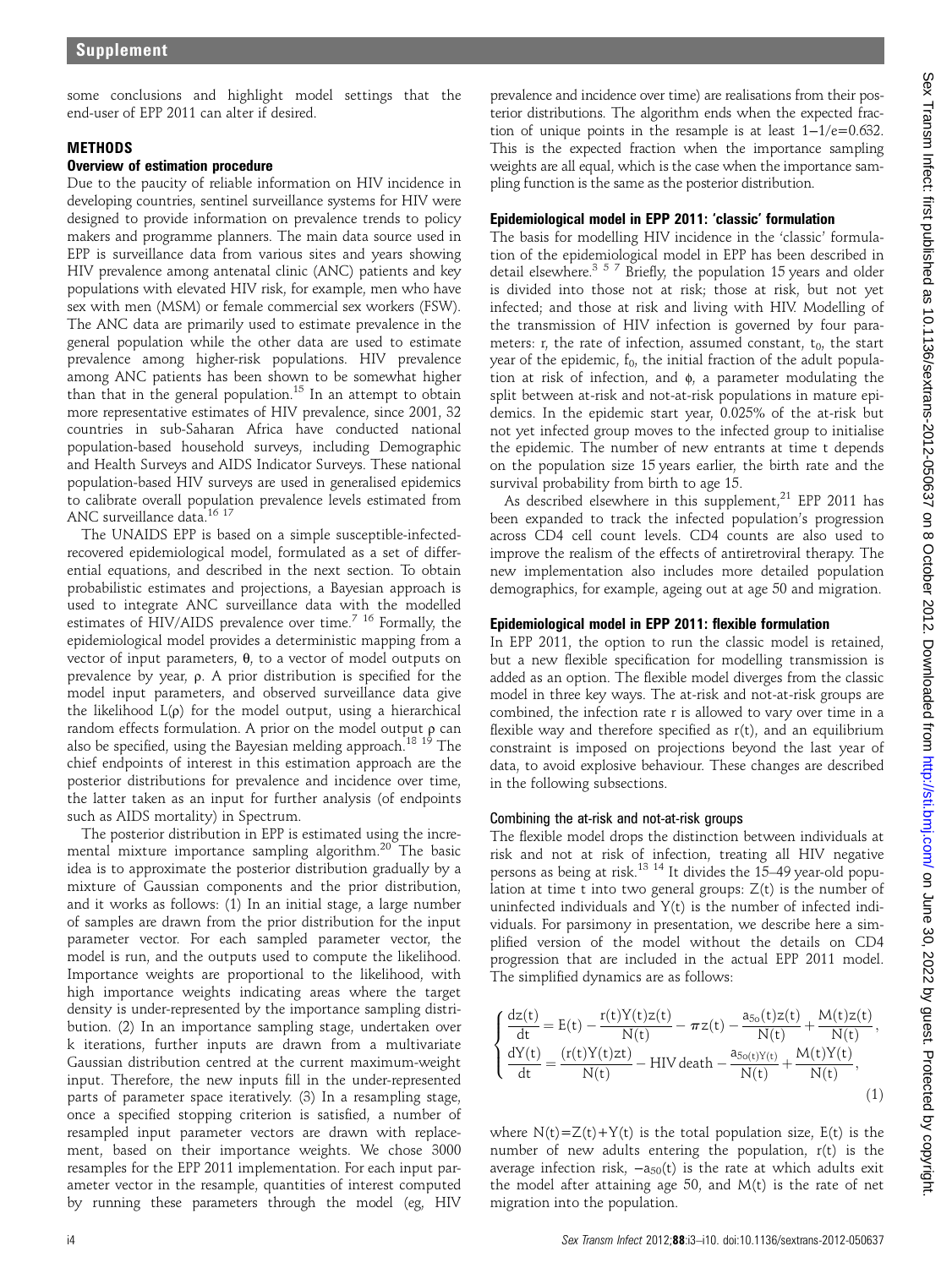### Flexible specification for the infection rate, r(t)

The infection rate,  $r(t)$ , is the expected number of persons infected by one HIV positive person in year t in a wholly susceptible population. In the flexible model formulation, r(t) is modelled as a random walk on the log scale; specifically the first difference is modelled as a series of independent and identically distributed normal random variables, each with mean zero and SD  $\sigma$ :<sup>14</sup>

$$
\log r(t) - \log r(t-1) = \Delta(t)\tilde{N}(0, \sigma^2)
$$
 (2)

There are often no data in the early period of the epidemic. Let  $t_0$  be the start year of the epidemic and  $t_1$  be the first year of the observed data. We use the fact that, from (2), log  $r(t_1)$ -log r(t<sub>1</sub>)∼N(0, (t<sub>1</sub>−t<sub>0</sub>) $\sigma^2$ ), and divide the changes from r(t<sub>0</sub>) to r(t<sub>1</sub>) equally between each of the years of the 'pre-data' period.

Previous versions of EPP estimated the year  $t_0$  in which 0.025% of the uninfected population is moved into the infected category in order to initiate the epidemic. In the flexible model, we fix t<sub>0</sub> at 1975 and estimate the initial seed  $y(t_0)$  and initial infection rate  $r(t_0)$  as parameters, to improve the efficiency of the programme.

We carry out Bayesian estimation with the following prior distributions:

$$
\begin{cases}\n\log y(t_0) \sim \text{Uniform}[\log 10^{-13}, \log 0.0025], \\
\log r(t_0) \sim \text{Uniform}[\log \frac{1}{11.5}, \log 10], \\
\sigma^2 \sim \text{Inverse Gamma}[\frac{v}{2}, \frac{v\lambda}{2}].\n\end{cases}
$$
\n(3)

The lower bound of  $r(t_0)$  for generalised epidemics is set at  $1/11.5$ because the epidemic would not spread if  $r(t_0)$  were smaller than 1/11.5, since 11.5 is the expected length of the infectious period. The alternative lower bound, 1/11.5+1/d, is recommended for concentrated epidemics, where d is the mean duration that people stay in the at-risk category. We chose  $v=10$  and  $λ=0.09$  to accommodate the observed changes in all the countries we have considered.

The random walk model for r(t) was realistic for most countries, but gave a posterior distribution of the incidence pattern over time that had two unrealistic peaks in the mid-1990s in Kenya. We put constraints on incidence rates directly, which follows the idea of Bayesian melding.17 Specifically, we set an upper bound, 0.2, on the average of the absolute values of the 2nd derivatives of incidence rates to eliminate the bumpy incidence curves.

To improve sampling efficiency, we integrate out  $\sigma^2$  analytically, so that it is not included in the sampling algorithm. Additionally, we include an optimisation stage after the initial sampling stage in the incremental mixture importance sampling procedure to reduce the time required for convergence. Specifically, we set the maximum weight input from the initial stage as the starting point, use the Nelder-Mead and Broyden-Fletcher-Goldfarb-Shanno (BFGS) methods to obtain a local maximum of the posterior density of the input parameter vector,  $\theta^{\text{opt}}$ ,  $^{22-24}$  and store the estimated inverse of the Hessian matrix at the local maximum as  $\Sigma^{\rm opt}$ . New inputs are drawn from the multivariate normal distribution with centre  $\theta^{\text{opt}}$  and covariance matrix  $\Sigma^{\rm opt}$ .

## Additional constraint on projections beyond the last year with data

To make short-term projections beyond the last year with data, the variance of the random walk is needed for each trajectory. Given the consecutive changes of  $log r(t)$ , it is straightforward to draw  $\sigma^2$  from its posterior distribution:

$$
\sigma^2 \sim \text{Inverse Gamma}\left[\frac{v+t_2-t_1}{2}, \frac{v\lambda+\sum_{t=t_1}^{t_2}\Delta(t)}{2}\right],\qquad(4)
$$

where  $\Delta(t)$ =logr(t)−logr(t−1), and t<sub>1</sub> is the starting year of data and  $t_2$  is the end year of data. Without any further assumptions, we can make projections by continuing the random walk with the sampled variance  $\sigma^2$ ,

$$
\log r(t) \sim N(\log r(t-1), \sigma^2). \tag{5}
$$

At the later stages in an epidemic, we expect prevalence to approach an equilibrium, which leads to the following approximation for generalised epidemics:<sup>13</sup>

$$
\tilde{r} = 1/((1 - \rho(t_2))/11.5). \tag{6}
$$

To improve the plausibility of future projections, we shrink the random walk beyond the last data point towards the equilibrium approximation:

$$
\log r(t) \sim N(\log \tilde{r}, \eta(t - t_2)), \tag{7}
$$

where η controls the amount of shrinkage towards equilibrium. The shrinkage tends to project a flatter prevalence trajectory. The variance term is proportional to the number of years after  $t_2$ , so the calibration becomes weaker in later years. To make projections that incorporate the shrinkage, we continue the random walk as follows:

$$
\log r(t) \sim N(w_1 \log r(t-1) + w_2 \log \tilde{r}, \tilde{\sigma}(t)^2), \tag{8}
$$

where  $(1/\tilde{\sigma})(t)^2 = (1/\sigma^2) + (1/\eta)(t - t_2)$ ,  $w_1 = (\tilde{\sigma}(t)^2/\sigma^2)$ , and  $W_2 = \left(\frac{\tilde{\sigma}(t)^2}{\eta(t - t_2)}\right)$ . We found that setting  $\eta = 0.09$  provided acceptable results for the countries we have investigated.

#### Assessing model fit: estimation and projection for clinic prevalence

To evaluate the goodness of fit and predictive validity of the model, we estimated models based on the full data time series as well as assessing 5-year out-of-sample projections from models fit to truncated data. We use the sentinel surveillance data to assess model fit, rather than national HIV prevalence data, because the model is typically fit to prevalence data from sentinel surveillance sites and then calibrated to match point estimates from national population-based surveys. In generalised epidemics, ANC data often include repeated measurements at the same clinic. We approximate the likelihood by modelling the prevalence on the probit scale and using a hierarchical normal linear model. We denote by  $x_{st}$  the observed prevalence at clinic s in year t, and by bs the clinic effect. The likelihood is based on the following:

$$
\begin{cases}\n\phi^{-1}(\chi_{st}) = \phi^{-1}(\rho t) + b_s + \epsilon_{st,} \\
b_s \sim N(0, \xi^2), \\
\epsilon_{st} \sim (0, v_{st}),\n\end{cases} \tag{9}
$$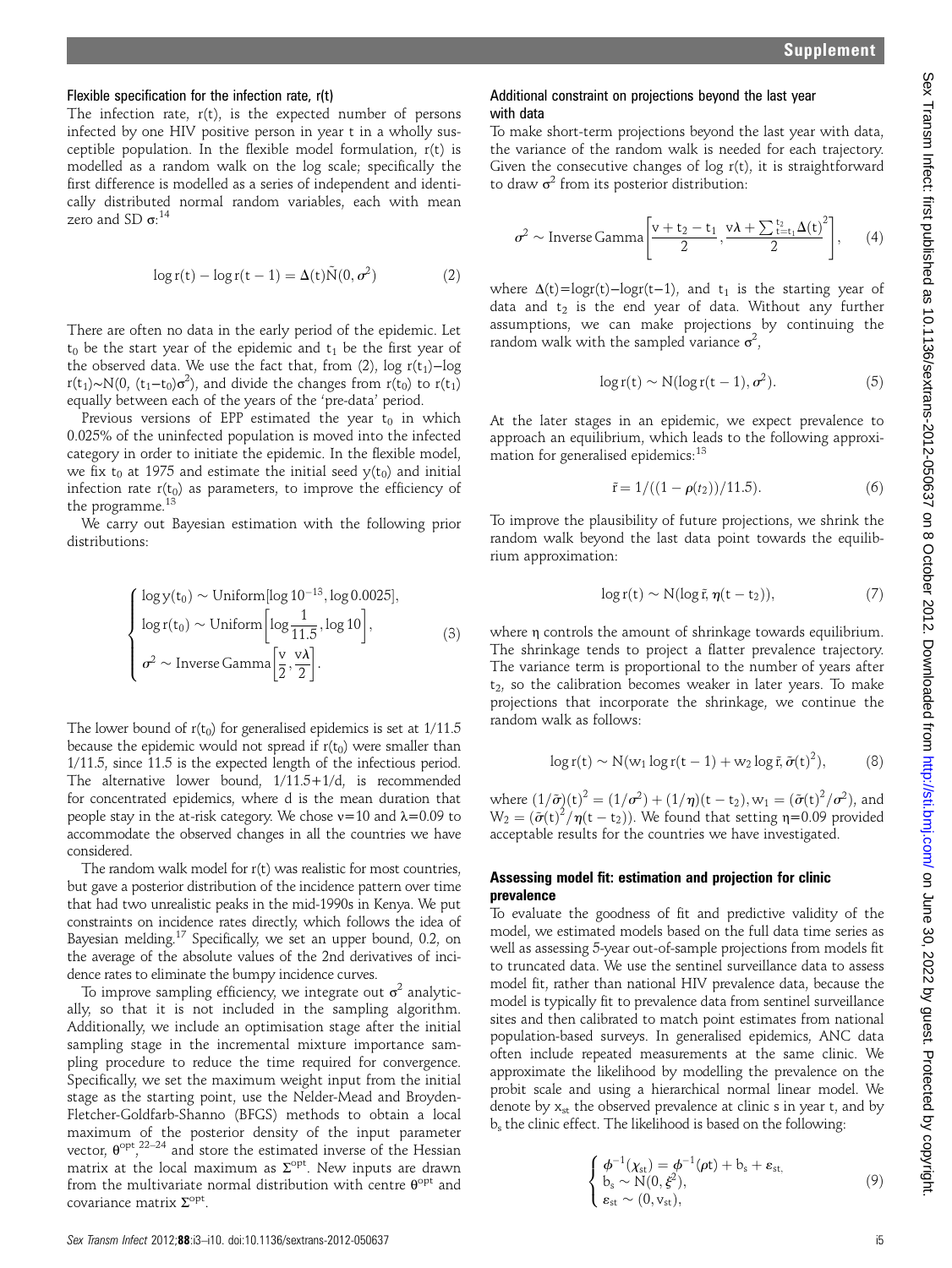

Figure 1 Estimation and projection of HIV prevalence and incidence in 10 countries with generalised epidemics: Botswana, Ethiopia, Gabon, Ghana, Kenya, Namibia, Rwanda, Tanzania, Uganda, and Zambia. Coloured dots show observed prevalence from different sites. The black solid line is the median of the classic Estimation and Projection Package (EPP) model trajectories, the blue solid line is the median of the flexible model trajectories, the dashed lines are the 95% credible intervals, and the red solid line is the data trend averaged over all clinics at each year.

with  $(v_{st} = 2\pi x_{st}(1 - x_{st})/N_{st}) \exp(\Phi^{-1}(x_{st})^2)$  where  $N_{st}$  is the sample size at clinic s in year t. The function Φ is the standard normal cumulative distribution function. Bayesian estimation requires a prior for  $\xi^2$ , and we use an Inverse Gamma (β<sub>1</sub>, β<sub>2</sub>) prior with  $β_1 = 0.58$  and  $β_2 = 93.<sup>17</sup>$ 

As the data are observed at the clinic level, we can compare the ANC data with the posterior samples of corresponding clinic level prevalence to assess model fit. To obtain the posterior distribution of clinic-specific prevalence, the clinic effects  $b_s$ need to be generated for each posterior sample. The posterior density of  $b_s$  is proportional to

$$
\exp\left(-\frac{1}{2}\sum_{t=1}^{Ts}\frac{(\Phi^{-1}(x_{st}) - \Phi^{-1}(\rho t) - b_s)^2}{v_{st}}\right)
$$

$$
\times \left(\frac{1}{2}b_s^2 + \frac{1}{\beta_2}\right)^{-\beta_2 - (1/2)}\tag{10}
$$

We sample  $\rm b_s$  from  $\rm P(b_s | (\Phi^{-1}(x_{st})-\Phi^{-1}(\rho t)))$  using importance sampling.<sup>16</sup>

We calculate the coverage and the width of the 95% clinicspecific intervals, and the mean absolute errors of the clinicspecific posterior median averaged over the held-out 5 years of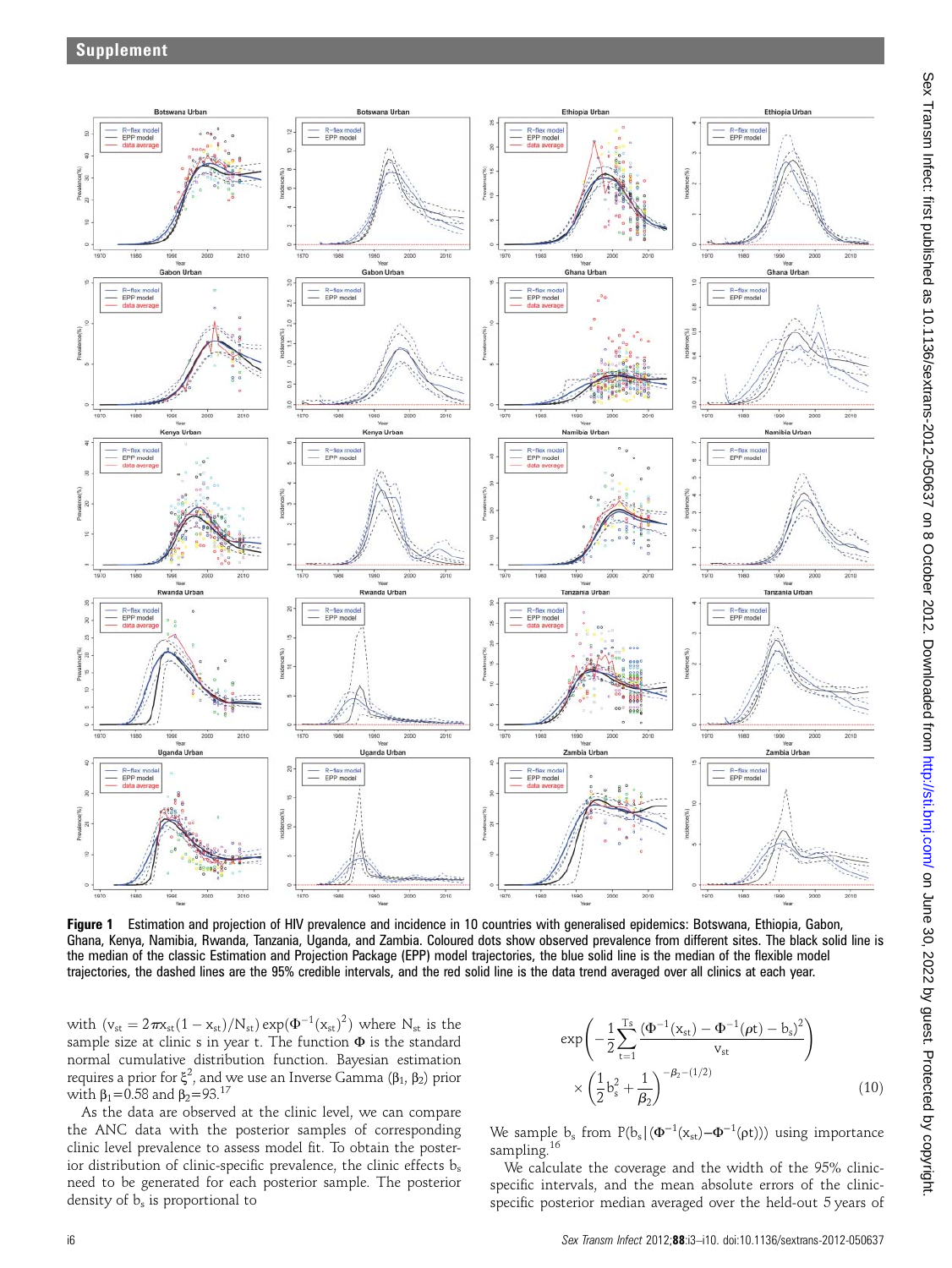## Supplement



Figure 2 Estimation and projection of HIV prevalence among high risk populations in Mexico, Ukraine, Moldova, Nepal, Australia, and Algeria. The high risk populations are sorted by columns: injecting drug users (IDU), men who have sex with men (MSM), female commercial sex workers (FSW), and clients of sex workers (Client). Coloured dots are observed prevalence from different sites. The blue solid line is the median of the flexible model trajectories and the blue dashed lines show the 95% credible intervals of the flexible model trajectories.

test data. For each dataset, the coverage of clinic-specific intervals is defined as the proportion of ANC data that fall within the corresponding clinic-specific intervals.

## RESULTS

We compared results from the classic EPP model to the new flexible model in terms of fits to surveillance data in 10 countries with generalised epidemics: Botswana, Ethiopia, Gabon, Ghana, Kenya, Namibia, Rwanda, Tanzania, Uganda and Zambia, and in 6 countries with concentrated epidemics: Mexico, Ukraine, Moldova, Nepal, Australia and Algeria. These countries are at different stages of the epidemic and have different amounts of data. Note that the results are based on illustrative HIV prevalence data for these countries, which may not be complete. These results should therefore not be seen as replacing or competing with official estimates regularly published by countries and UNAIDS.

## Estimation and projection using the full data

Figure 1 presents the estimation and projection of HIV prevalence and incidence for 10 countries with generalised HIV/ AIDS epidemics based on the full prevalence data series. Both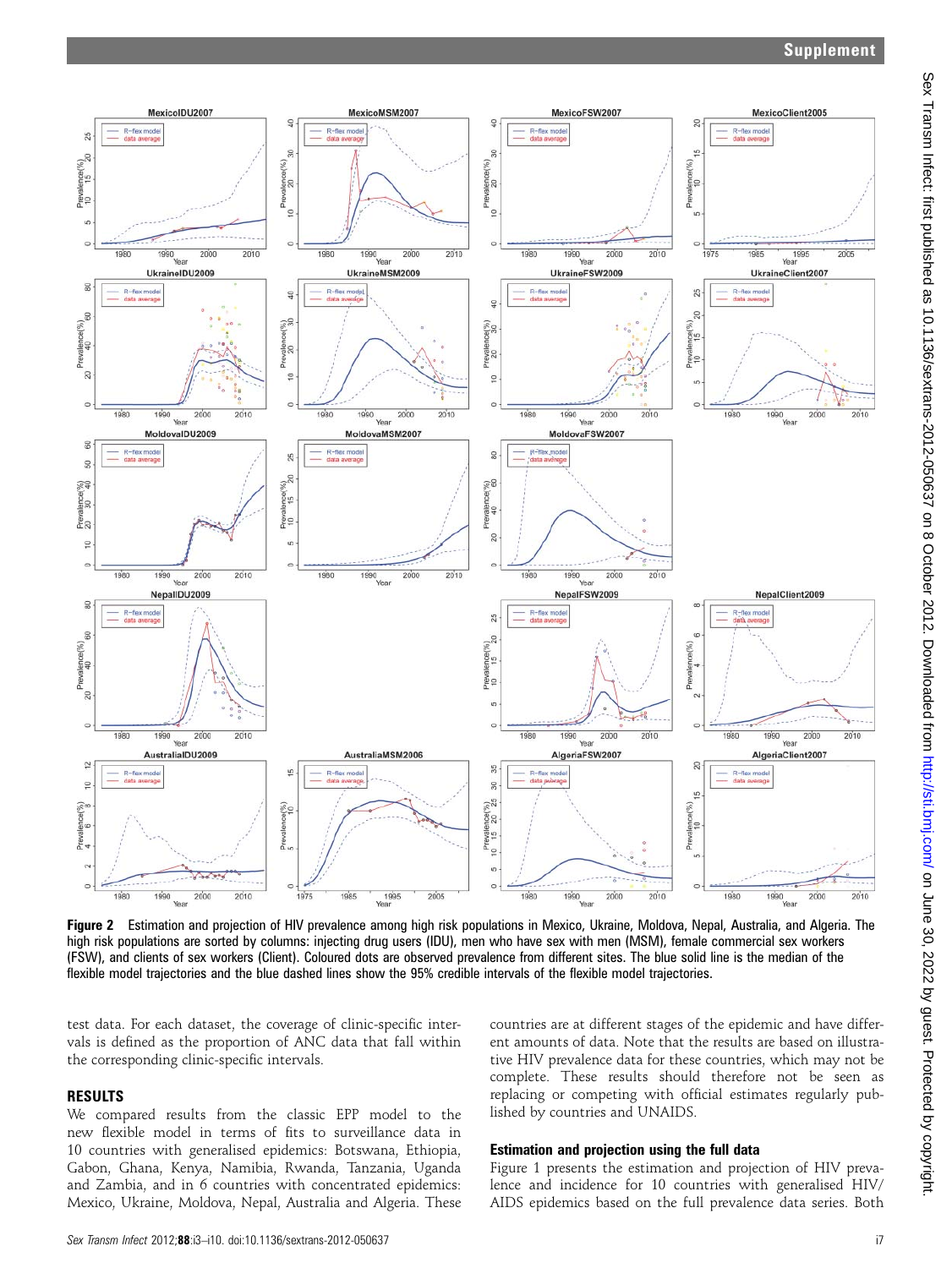classic and flexible models provide reasonable fits to the observed ANC data, and their posterior medians are very close in many cases. The classic EPP model projects HIV incidence in Ethiopia to reach 0% in 2015 with near certainty, which seems overoptimistic. The flexible model implies more uncertainty about HIV incidence in this case. For Rwanda and Uganda, the classic model estimates a sudden increase in prevalence in the early period of the epidemic and the incidence could be as high as 15%; the flexible model estimates a steady increase in prevalence with smoother changes in incidence.

Figure 2 presents flexible model projections from six countries with concentrated HIV/AIDS epidemics. The illustrative examples include the four most common high-risk subpopulations for contracting and transmitting HIV: IDU, MSM, FSW and clients of sex workers (Client). We see that the flexible model works for countries with small amounts of data, such as Moldova MSM and FSW, and for countries with only one site, such as Australia IDU and MSM. However, the prevalence trajectory of the flexible model is mainly driven by the clinic data, for example, Moldova IDU and Nepal IDU. For countries with very sparse data, we may incorporate additional constraints based on expert knowledge to eliminate unrealistic patterns in the flexible model.

## Out-of-sample projection

To assess short-term projections, we summarise the coverage and the width of the 95% prediction intervals and MAE for 10 countries with generalised epidemics in table 1. If the model perfectly described the mechanism that generates the data, we would expect 95% of the clinic data to fall between the 2.5th and the 97.5th clinic-specific posterior quantiles. The coverage of the classic EPP model is smaller than 95%, so that the prediction intervals are not wide enough. The flexible model provides improved coverage. For Ethiopia, Ghana and Tanzania, the flexible model provides narrower prediction intervals and better coverage than the classic model. For Gabon, Namibia, Rwanda and Zambia, the flexible model improves coverage by providing wider prediction intervals. When we take the posterior median as the point estimate, the MAE for Ethiopia, Namibia, Tanzania, Uganda and Zambia are substantially reduced by using the flexible model. The flexible model has a larger mean absolute error for Gabon and Botswana but its prediction intervals still cover the data average. Figure 3 shows the out-of-sample projections from the classic EPP model and the flexible model. The data to the right of the vertical line were used only to validate the projection and not for estimating the model parameters.

We also experimented with other choices of η which is the control parameter for short term projections (see section 'Additional constraint on projections beyond the last year with data'). Smaller ηs made a stronger equilibrium assumption, and hence did not capture the recent HIV prevalence changes; on the other hand, larger ηs did not provide enough shrinkage towards the equilibrium prevalence, and the prediction intervals were too wide.

## **DISCUSSION**

The flexible epidemiological model implemented in EPP 2011 includes several modifications to the previous approach, namely combining the at-risk and non-at-risk groups, using a stochastic random walk model to allow the infection rate to vary over time, replacing the random starting year of the epidemic  $t_0$ with the random seed  $y(t_0)$  that initialises the epidemic at the fixed starting year, and calibrating the projection towards an

equilibrium value for prevalence. The new flexible epidemiological model provides better estimates and short-term projections of HIV/AIDS prevalence in the small number of cases where the classic EPP model has difficulties.

In some settings, users of the flexible model may wish to change the values of a few advanced control parameters. By default, the start year of the epidemic is set at  $t_0$ =1975 for generalised epidemics and is set from a database of estimated start years for national epidemics. However, the user can define the start year to be any year between 1970 and 1990, and later start years can be used if more appropriate. In our experience, prevalence projections from the flexible model are relatively insensitive to reasonable changes in  $t_0$  except in cases where surveillance data only become available near or after the time of peak prevalence. In those cases the early epidemic prevalence trend may vary substantially and should be constrained using prevalence conditions set based on expert knowledge of historical prevalence studies in the country. There are also two variance terms that provide additional control over model output when needed: the variances of the random walk, λ, and the equilibrium parameter, η, which have default values of 0.09. Larger values of  $\lambda$  allow bigger changes in r(t) between years, which can yield more rapid changes in HIV prevalence and incidence and wider CIs. Smaller values of η result in future projections that trend more strongly towards equilibrium for prevalence.

For illustrative purposes, results presented here do not incorporate prevalence data from national population-based surveys. However, in EPP 2011, flexible model estimates and projections are calibrated to these data in the same manner as the classic model.<sup>16</sup> The probabilistic framework for the calibration procedure is available in the article by Alkema, Raftery and Clark  $(2007).$ <sup>17</sup>

The random walk model implemented in EPP 2011 is flexible enough to capture a wider variety of epidemic patterns than the classic formulation. However, the algorithm for estimating it converges more slowly than for the classic model, as the flexible model contains a greater number of model parameters to estimate. Model fitting speed tends to be slowest in countries with extensive time series data in large numbers of sites. Additionally, constraints on prevalence in the pre-surveillance period and a constraint on the change of incidence as described

Table 1 Comparisons between the classic Estimation and Projection Package (EPP) model and the flexible model: coverage and width of 95% prediction intervals and mean absolute errors of the clinic-specific posterior median for 10 countries with generalised epidemics

|            | <b>Coverage of</b><br>prediction interval |                 | Width of<br>prediction interval |                 | <b>Mean absolute</b><br>error |                 |
|------------|-------------------------------------------|-----------------|---------------------------------|-----------------|-------------------------------|-----------------|
|            | Classic                                   | <b>Flexible</b> | Classic                         | <b>Flexible</b> | Classic                       | <b>Flexible</b> |
| 1 Botswana | 0.556                                     | 0.556           | 0.106                           | 0.125           | 0.048                         | 0.052           |
| 2 Ethiopia | 0.365                                     | 0.673           | 0.086                           | 0.079           | 0.054                         | 0.027           |
| 3 Gabon    | 0.667                                     | 0.889           | 0.084                           | 0.111           | 0.027                         | 0.034           |
| 4 Kenya    | 0.440                                     | 0.440           | 0.052                           | 0.053           | 0.029                         | 0.029           |
| 5 Ghana    | 0.852                                     | 0.930           | 0.041                           | 0.040           | 0.009                         | 0.008           |
| 6 Namihia  | 0.766                                     | 0.915           | 0.127                           | 0.132           | 0.042                         | 0.032           |
| 7 Rwanda   | 0.800                                     | 0.800           | 0.057                           | 0.058           | 0.017                         | 0.017           |
| 8 Tanzania | 0.784                                     | 0.829           | 0.086                           | 0.077           | 0.028                         | 0.024           |
| 9 Uganda   | 0.407                                     | 0.778           | 0.047                           | 0.070           | 0.025                         | 0.022           |
| 10 Zambia  | 0.657                                     | 0.886           | 0.092                           | 0.118           | 0.032                         | 0.028           |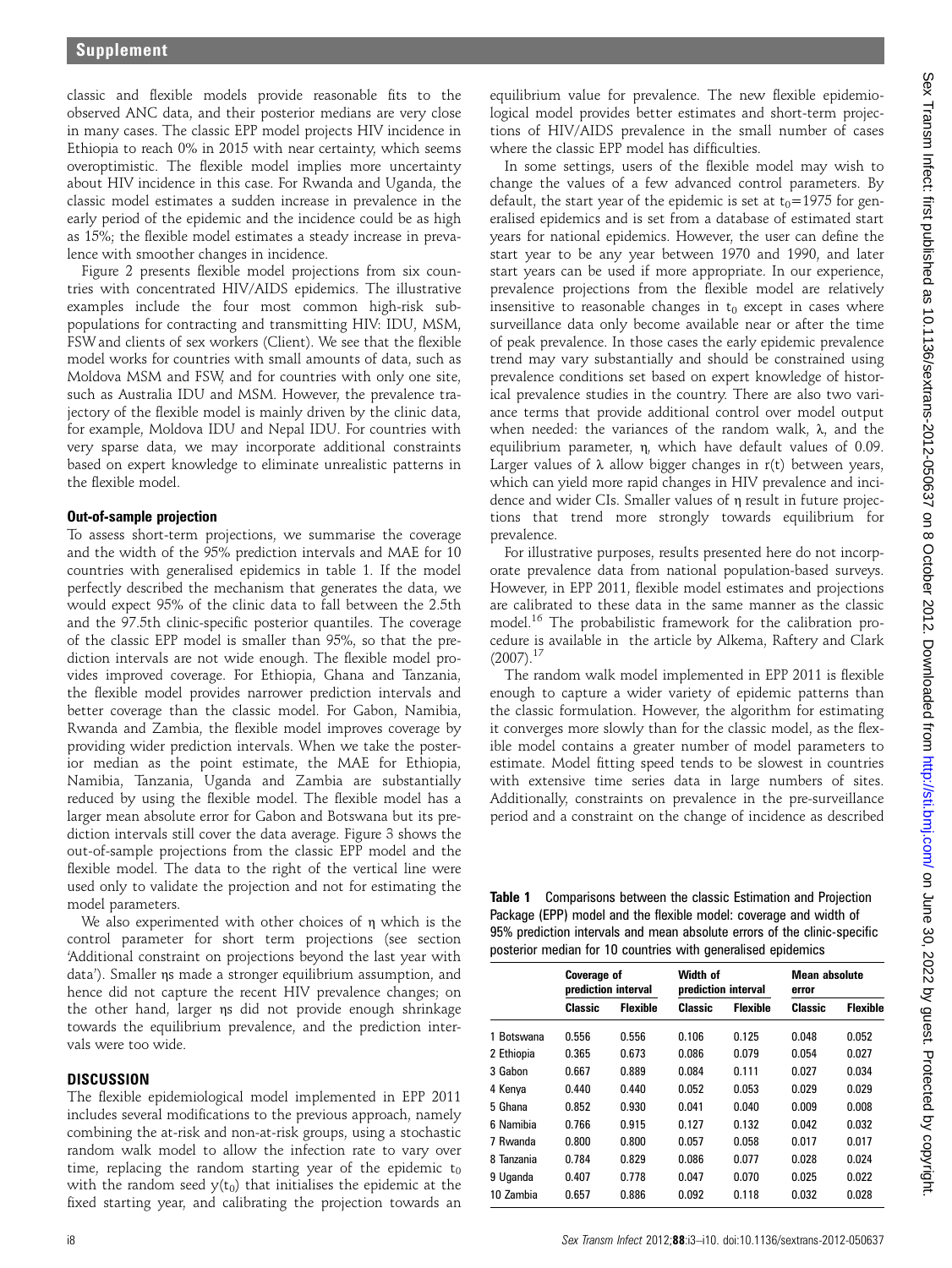

Figure 3 Out-of-sample projection of HIV prevalence and incidence in 10 countries with generalised epidemics: Botswana, Ethiopia, Gabon, Ghana, Kenya, Namibia, Rwanda, Tanzania, Uganda, and Zambia. Coloured dots show observed prevalence from different sites. The black solid line is the median of the classic Estimation and Projection Package (EPP) model trajectories sampled from the posterior distribution, the blue solid line is the median of the flexible model trajectories, the dashed lines are the 95% credible intervals, and the red solid line is the data trend averaged over all clinics at each year. The data to the right of the vertical line are used only to validate the projection but not for estimating the model parameters.

in 'Flexible specification for the infection rate,  $r(t)$ ' have sometimes been used to eliminate unrealistic patterns of prevalence and incidence in the flexible model. Those constraints are set based on local expert knowledge, but must be set with caution, because if set too aggressively they may result in a prevalence trajectory that does not match ANC data.

In conclusion, EPP 2011 includes an additional, more flexible modelling option that improves its ability to estimate complicated patterns of HIV prevalence and incidence that have been challenging for the classic model to reproduce. Future improvements to the model should further investigate flexible, parsimonious models that can be estimated efficiently. Such approaches